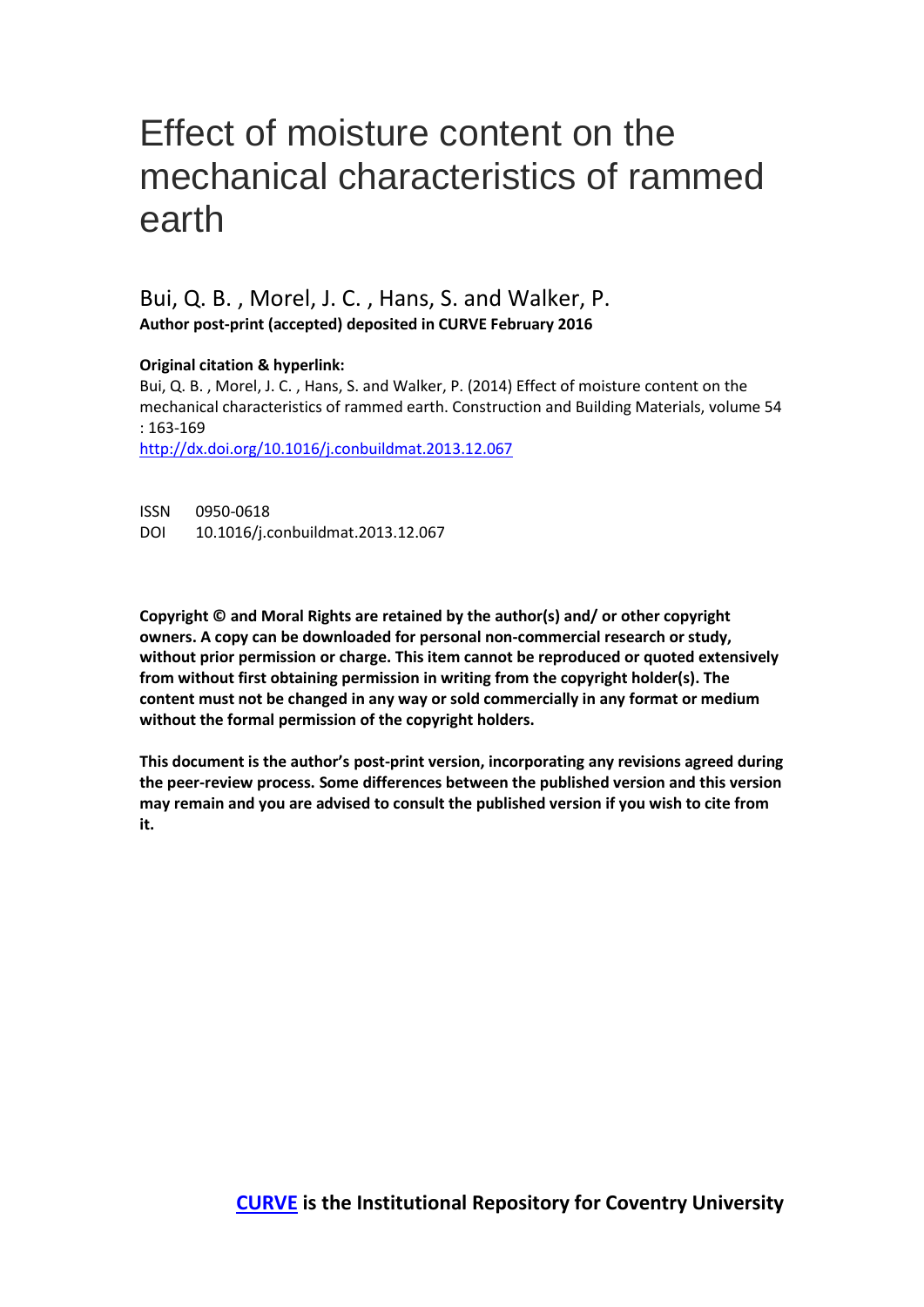# **Effect of moisture content on the mechanical characteristics of rammed earth**

 **Quoc-Bao Bui <sup>1</sup>** *\****, Jean-Claude Morel <sup>2</sup> , Stéphane Hans <sup>2</sup> , Peter Walker <sup>3</sup>** *Université de Savoie, Polytech Annecy-Chambéry, LOCIE - UMR5271, 73376 Le Bourget du Lac, France. Université de Lyon, ENTPE, LTDS, UMR 5513, 69120 Vaulx-en-Velin, France. BRE Centre for Innovative Construction Materials, University of Bath, Bath, UK \* Corresponding author: Tel.: +33 4 79 75 94 70; Email:Quoc-Bao.Bui@univ-savoie.fr*

**Abstract**

 In this paper, influence of moisture content on the mechanical characteristics of rammed-earth has been studied. Samples from different soils (sandy, clayey, stabilized) were manufactured and tested in unconfined compression at several moisture contents. Compressive strength, elastic modulus and Poison's ratio were determined. A simplified method to measure the suction within rammed earth samples has been developed and validated. The variation of mechanical characteristics related to moisture content and suction are presented. This paper shows that a slight increase in the moisture content of dry rammed-earth is not followed by sudden drop in wall strength. Qualitative explanations at the nano-scale are presented.

 *Keywords: Rammed earth, cohesion, suction, compressive strength, Young modulus, Poisson's ratio.*

## **1 Introduction**

 In the context of sustainable building, modern interest in earth as a building material is largely derived from its low embodied energy (Morel et al. 2001) and also because the material has good natural moisture buffering of indoor environments (Allinson and Hall 2010). On one hand, to act as a RH buffer, the material must be capable of adsorbing and desorbing moisture. However, if the moisture content of unstabilised earthen materials increases excessively, the material loses its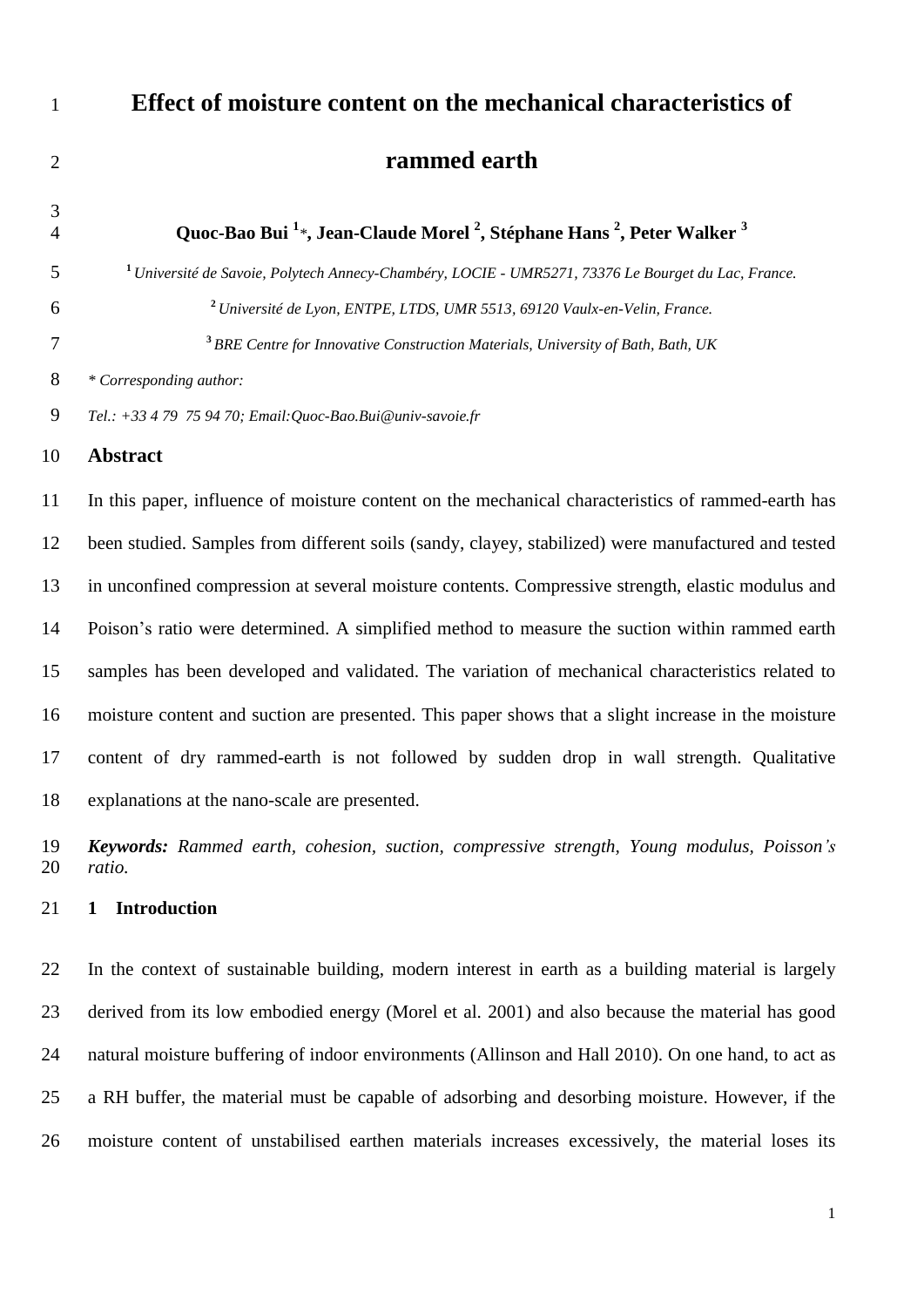strength. Therefore the question is remains: what is the moisture buffering limit for a material without detrimental loss of mechanical strength?

 On the other hand, the greatest difficulty for the application of earthen material in practice is the variability of soil characteristics. Indeed, because earth is not an industrial material, its mechanical characteristics vary from one site to another. The questions before every earth construction are: is it necessary to use a stabiliser, which type of stabiliser and how much to use? Although some empirical techniques exist (Walker *et al.* 2005, Burroughs 2001), to our knowledge, there are not yet scientific base for a fundamental understanding.

 To answer these questions, it is necessary to study the source of the cohesion in rammed earth, to understand why earthen material is sensitive to water. The knowledge about fundamental phenomena will be useful to formulate material's composition. This paper deals with the quantification of suction inside rammed earth samples and a study of the limiting moisture values to maintain mechanical strength. The role of clay and hydraulic binder are also discussed. The experiments were carried out on rammed earth materials, but the analysis presented can be extended to other earthen materials such as adobe and cob for example.

### **2 Rammed earth material**

 Rammed earth materials are ideally sandy-clayey gravels. The materials are prepared to their optimum moisture content and compacted inside temporary formwork to form walls. The earth composition varies greatly and always contains clay but should not include any organic components. Clay acts as the binder between the grains, a mixture of silt, sand, gravel up to a few centimetres diameter. Compaction is undertaken on material prepared to its optimum moisture that provides the highest dry density for the given compactive energy (Mesbah et al. 1999). The rammed earth wall is composed of several layers of earth. The earth is poured loose in layers about 10-15 cm thick into a timber or metal formwork, which is then rammed with a rammer (manual or pneumatic). After compaction, the thickness of each layer is typically 6–10 cm. The procedure is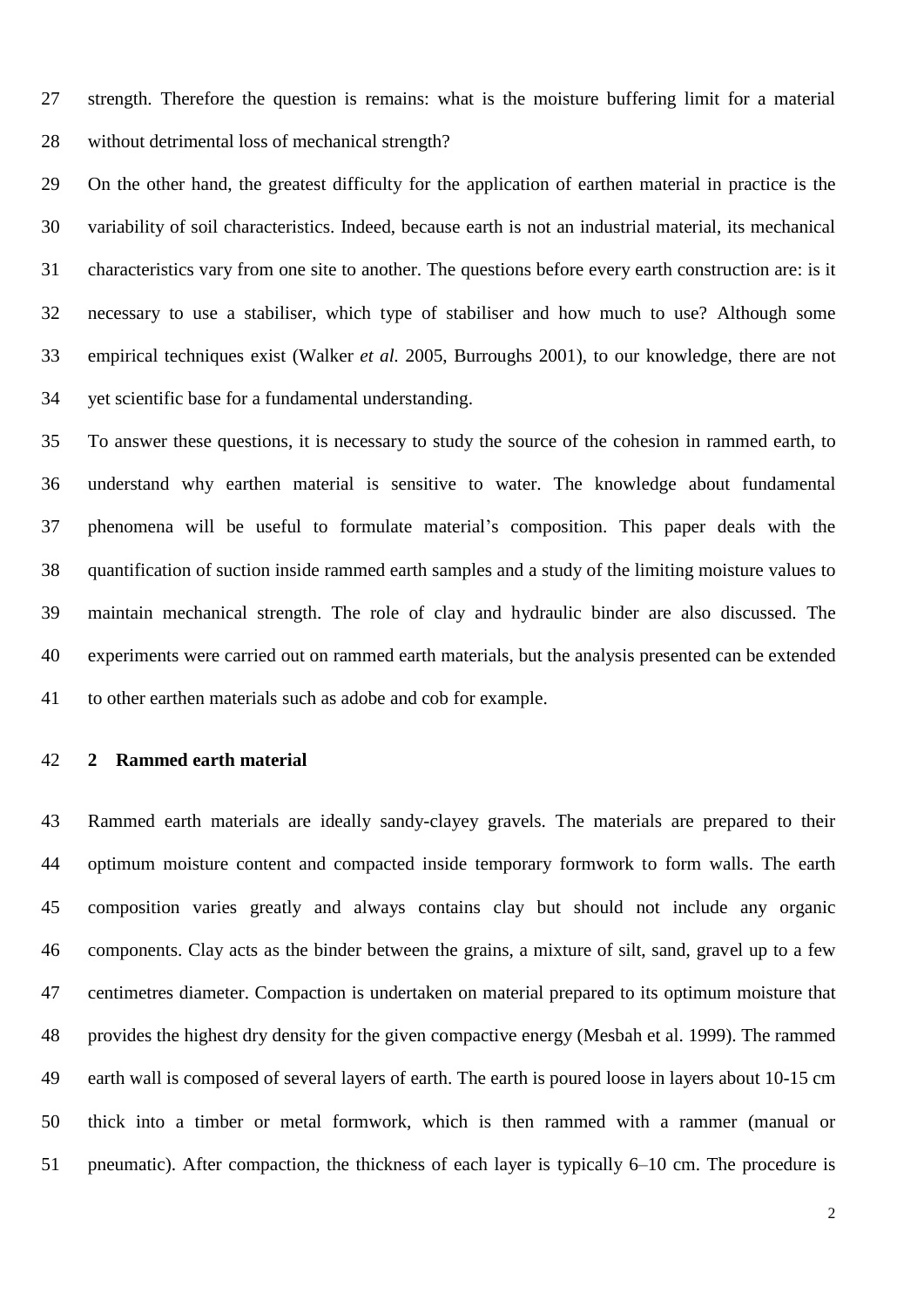repeated until completion of the wall. Detailed presentation of rammed earth construction can be found in Walker *et al.* (2005).

 For traditional rammed earth construction, referred to as "rammed earth" or "unstabilized rammed earth," the only binder is clay. Other binders can also be added such as cement, hydraulic or calcium lime. This is often called "stabilized rammed earth" (SRE). The main advantage of stabilization is the increase in durability and mechanical performance. However, stabilization increases the construction cost and environmental impact.

 Unstabilised rammed-earth is the focus of scientific research for two main reasons. Firstly, the heritage of rammed-earth buildings in Europe and the world is still important (Fodde 2009). The maintenance of this heritage needs scientific knowledge on the material to assess appropriate renovations. Secondly, the use of unstabilised rammed-earth in new constructions is possible in several countries, particularly in the current context of sustainable development (Bui *et al.* 2009a). The question "which conditions (soil suitability, weather) are suitable for the use of unstabilised rammed-earth?" awaits scientific answers. This question has a relation to the influence of moisture on rammed-earth wall behaviour, because moisture plays a role in the cohesion of earthen material, but it can also decrease the strength of the last one.

 Concerning the influence of moisture content on characteristics of rammed-earth, Olivier and Mesbah (1995) first initiated the idea to use the suction concept to study the role of moisture in the compacted earth material. They showed that increasing the moisture content accompanied a decrease in the suction of compacted soil material. In a more recent study, Jaquin *et al.* (2009) studied the influence of suction on mechanical characteristics of rammed-earth material. This study found that suction was a source of strength in unstabilised rammed-earth, and that the strength increased as moisture content reduced. However, in that study, the moisture content only varied between 5.5% and 10.2% (by mass), while the moisture content of an unstabilised rammed-earth wall in normal conditions is around 1 to 2% (Bui *et al.*2009b). In addition, in that study, only one 77 soil was tested and the mechanical strengths obtained were relatively low (fc  $\sim 0.5$  MPa) compared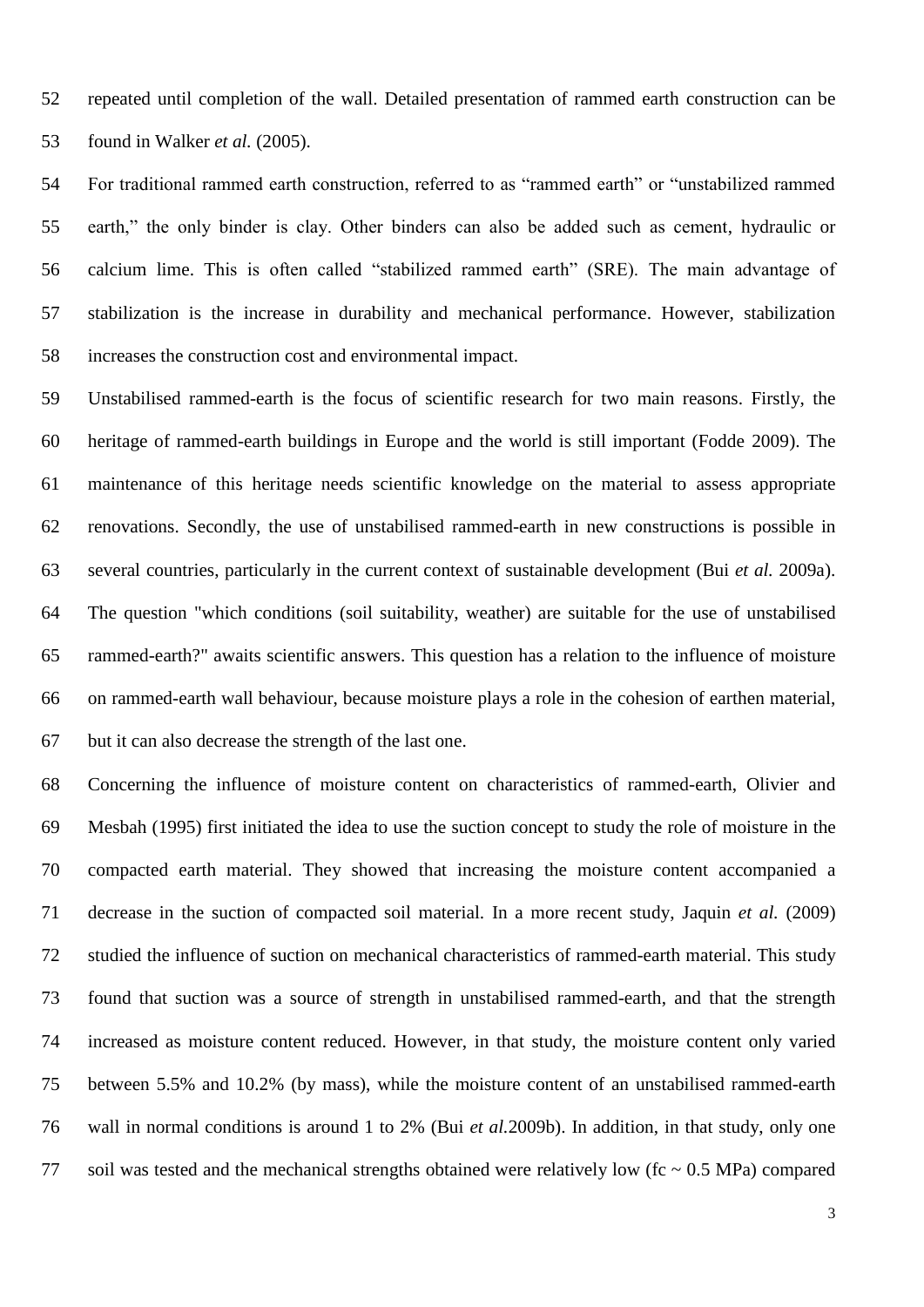to current values (1-2MPa, Walker *et al.* 2005). Hence, in this paper, the influence of moisture on the mechanical characteristics of rammed-earth material was studied, on several different soils and with a greater range of moisture contents: from the wet state just after manufacturing (11%) to "dry" state in normal atmospheric conditions (1-2%). Samples in this study were manufactured and tested in unconfined compression at different moisture contents which correspond to different values of suction. A simplified method to measure suction was also developed and validated.

#### **3 Influence of moisture content on the mechanical characteristics of rammed-earth material**

**3.1 Laboratory manufacturing process**

#### **3.1.1Soils**

 Five different soils were used in this study which were taken from sites of rammed earth construction. [Table 1](#page-5-0) presents the composition of these soils that were obtained by sieving (for elements *>80µm*) and the sedimentometric (for elements *<80µm*). The clay contents of these soils were close to the interval proposed by Walker *et al.* (2005), 5-10%. The methylene blue tests were carried out following French Standard (NF P 94-068) to obtain methylene blue values. The clay 92 activity index  $A_{CB}$  was calculated from the methylene blue values. That index enables to identify the soil's mineralogical composition [\(Table 2\)](#page-5-1) following an abaqus given by Lautrine (1989) which was reused by Chiappone et al. (2004).

 In order to investigate the role of hydraulic binder, soils B and E were stabilized at 2% and 8% of natural hydraulic lime (NHL 3.5) by weight, respectively. Natural hydraulic lime is produced by heating calcining limestone which contains [clay](http://en.wikipedia.org/wiki/Clay) without adding. Number 3.5 indicates the minimum compressive strength at 28 days (which can vary from 3.5 to 10 MPa). Calcium reacts in the kiln with the clay minerals to produce [silicates](http://en.wikipedia.org/wiki/Belite) that enable the lime to set without exposure to air. Any unreacted calcium is slaked to [calcium hydroxide.](http://en.wikipedia.org/wiki/Calcium_hydroxide) Hydraulic lime is used for providing a faster initial set than ordinary lime (calcium lime). Eight percent of lime was chosen because it was the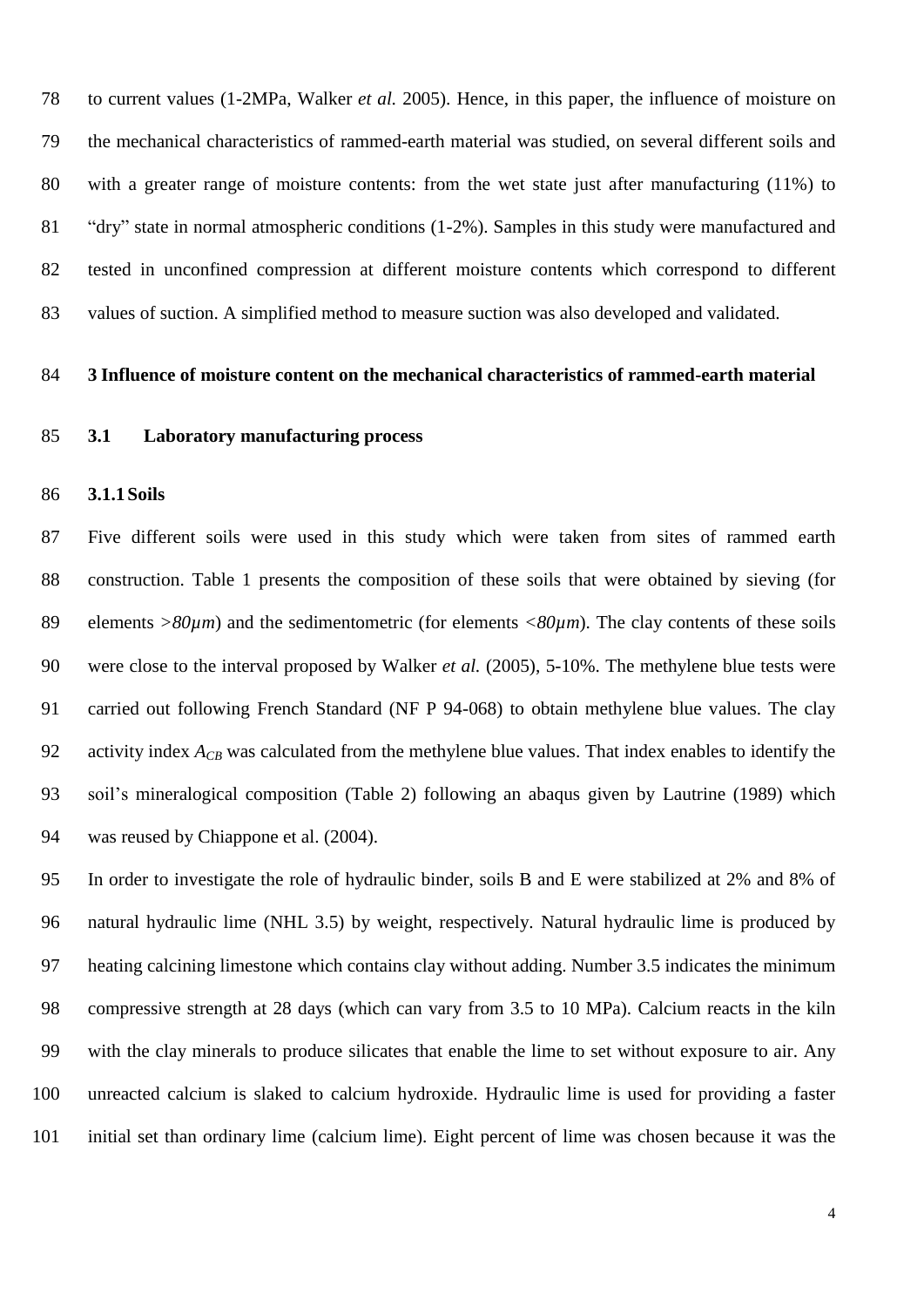- 102 maximum quantity observed in practice for stablized rammed earth; beyond this limit, stabilized
- 103 rammed earth lost its interest of "green material".
- <span id="page-5-0"></span>

#### 104 **Table 1 : Soils used in this study**

| Soil   | Clay content | Silt | Sand | Gravel |
|--------|--------------|------|------|--------|
|        | (by weight)  |      |      |        |
| Soil A | 5%           | 30%  | 49%  | 16%    |
| Soil B | 4%           | 35%  | 59%  | 2%     |
| Soil C | 9%           | 38%  | 50%  | 3%     |
| Soil D | 10%          | 30%  | 12%  | 48%    |
| Soil E | 10%          | 22%  | 43%  | 25%    |

105

<span id="page-5-1"></span>106 **Table 2 : Clay's mineralogical composition of the soils used**

| Soil   | Kaolinite | <b>Illite</b> | Montmorillonite |  |
|--------|-----------|---------------|-----------------|--|
|        | (% )      | (% )          | (% )            |  |
| Soil A | 35        |               | 65              |  |
| Soil B | 15        | 0             | 85              |  |
| Soil C | 0         | 65            | 35              |  |
| Soil D | 18        | 18            | 64              |  |
| Soil E | 18        |               | 82              |  |

107

## 108 **3.1.2Sample manufacturing**

 In the present study, to investigate the influence of moisture on the characteristics of rammed-earth material, reproducing the dynamic compaction and the layer superposition of rammed-earth technique was essential without regard the sample size effect. To achieve this, an automatic Proctor machine was adopted. The standard mold of the Proctor test was replaced by a mold 16 cm in 113 diameter and 32 cm high. To obtain the dry density of *in-situ* rammed earth material  $\left(\sim 1920 \text{ kg/m}^3\right)$ ; Bui *et al.* 2009b), a series of preliminary tests were conducted to determine the manufacturing moisture content and the amount of soil to be poured into the mold for each layer. An 11% moisture content was chosen as the compaction moisture content and 2.2 kg of moist soil was weighed out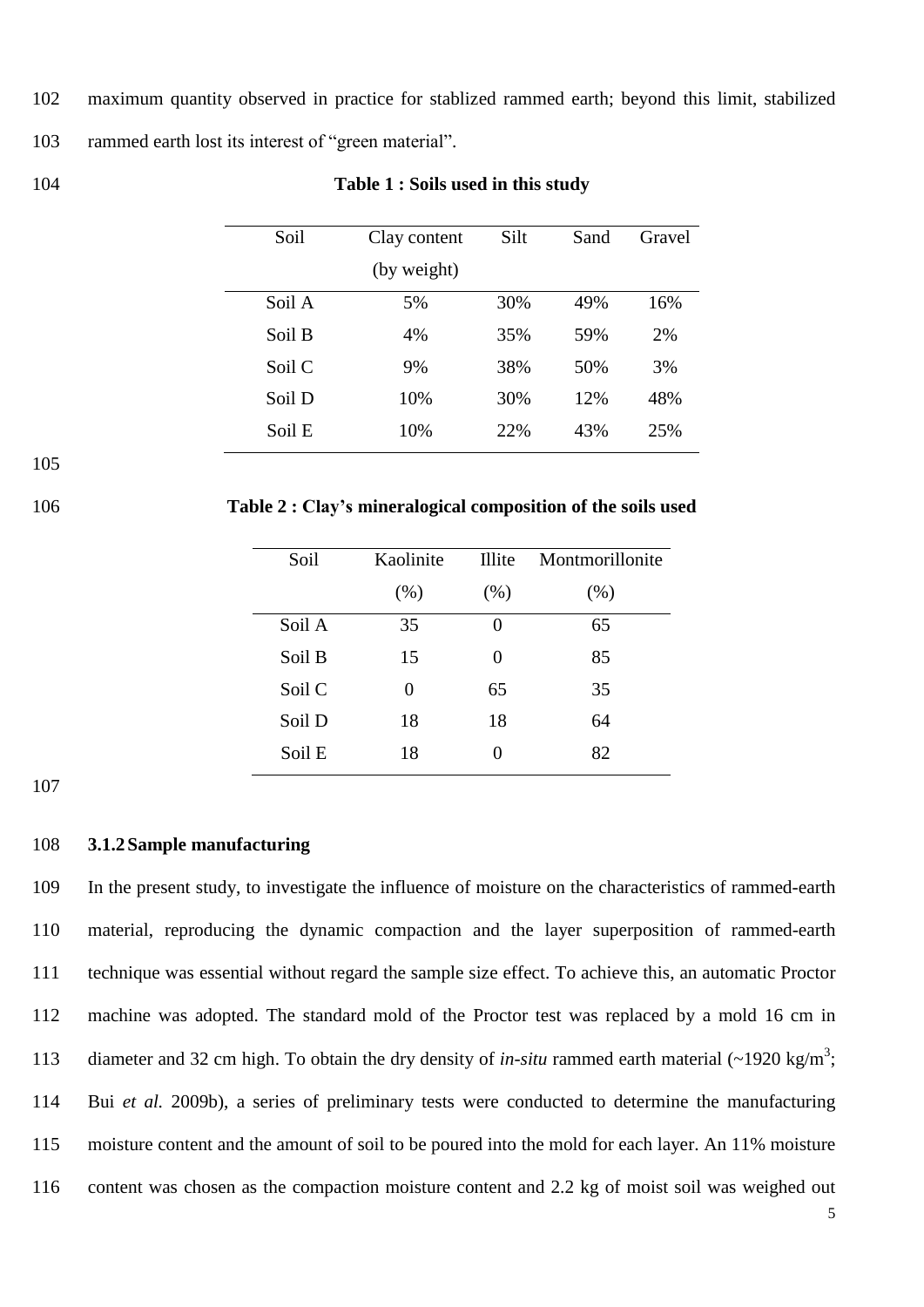117 for each layer. Each layer received the Proctor energy ( $E = 0.6 \text{ kJ/dm}^3$ ). There were six compaction layers in each specimen prepared. The final height of the cylinder after the release was 30 cm giving to the sample an aspect ratio of 2. It is very important to avoid smaller aspect ratio (Aubert *et al.* 2013). Prior to mixing, the soil was sieved through a 2-cm screen.

 The compacted layer thickness in in-situ rammed earth walls is around 10 cm. Due to nature of compaction there is a density gradient in each layer, as the upper part of each layer is more compacted and therefore denser than the bottom (Bui *et al.* 2009b). The layer thickness of the laboratory samples is about 5 cm, meaning that the material is more evenly compacted over the entire layer thickness. The clear disadvantage of this laboratory manufacturing strategy is that the sample is not representative of typical *in-situ* material. Therefore, to correlate the results obtained from laboratory-fabricated cylindrical samples to the performance of *in-situ* walls, a *calibration* is necessary. This can be found by using a homogenisation process, presented in a previous study (Bui *et al.* 2009b).

 After the compaction process, the samples were removed from the mould. The bottom surface of the sample, as it has been in contact with the bottom face of the mould during compaction is smooth and did not require any further treatment before strength testing. However, the more uneven upper surface was capped with a mortar (2 lime : 3 sand by weight) to provide a flat smooth surface parallel with the bottom face. During drying, the sample was left in normal atmosphere until the moisture content obtained the desired value for the test. This moisture content was verified by weighing the specimen. Then, the specimen was covered in a plastic film for at least a week to maintain the desired moisture content. Within this time, as the moisture could circulate within the sample, the sample moisture content was considered to be more homogeneous. The sample was considered *"air-dry"* when moisture content remained constant, although there was still a *residual* moisture content which was around 2%. This *"air-dry"* state is the ambient condition of in-situ walls in service (Bui et al. 2009b).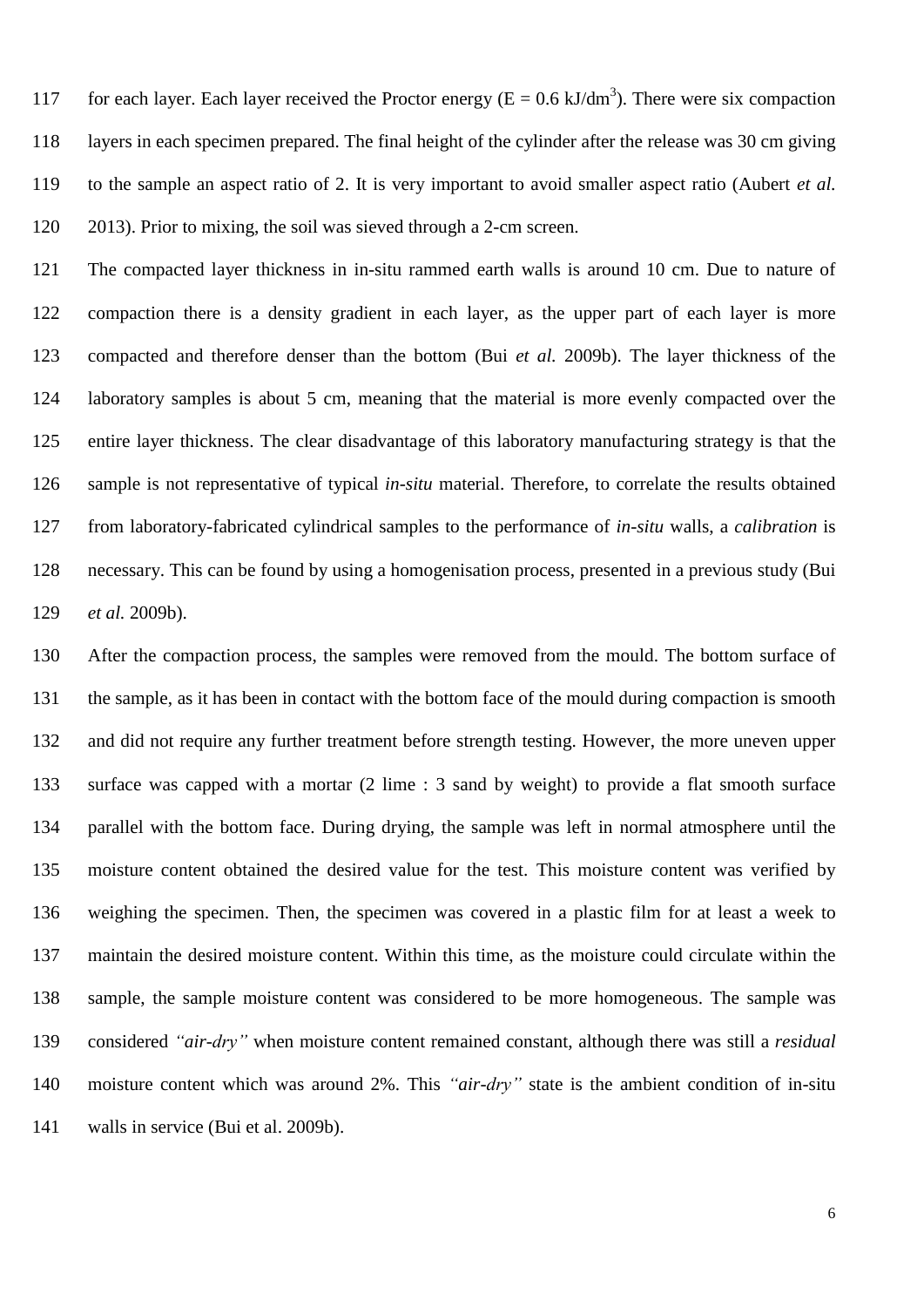#### **3.2 Unconfined compressive strength test**

#### **3.2.1Test set-up**

 The cylinders were tested in compression between two hardened steel platens. Three samples were tested for each series. To measure strains, extensometers were placed in the central part of the cylinders to minimize edge effects on strain measurement. To determine the Poisson's ratio, lateral strain measurements as well as vertical measurements were carried out. [Figure 1](#page-7-0) shows the configuration of a uniaxial compression strength test: extensometers measured the longitudinal strains and horizontal displacement sensors measure lateral displacements which help to calculate the lateral strains.



<span id="page-7-0"></span>Figure 1 : Measurement device on a sample

 For each test, three extensometers and three displacement sensors, fixed at an interval of 120° on the radial plan, were used to verify the repeatability of results. An extensometer measures the strain between two points: one point at the center of a layer and the other point at the center of the upper layer. The distance between two points of extensometer is 6.2cm while the thickness of a layer of the sample is about 5cm. The cylinders were loaded by displacement control at a constant rate 0.1mm/min until failure.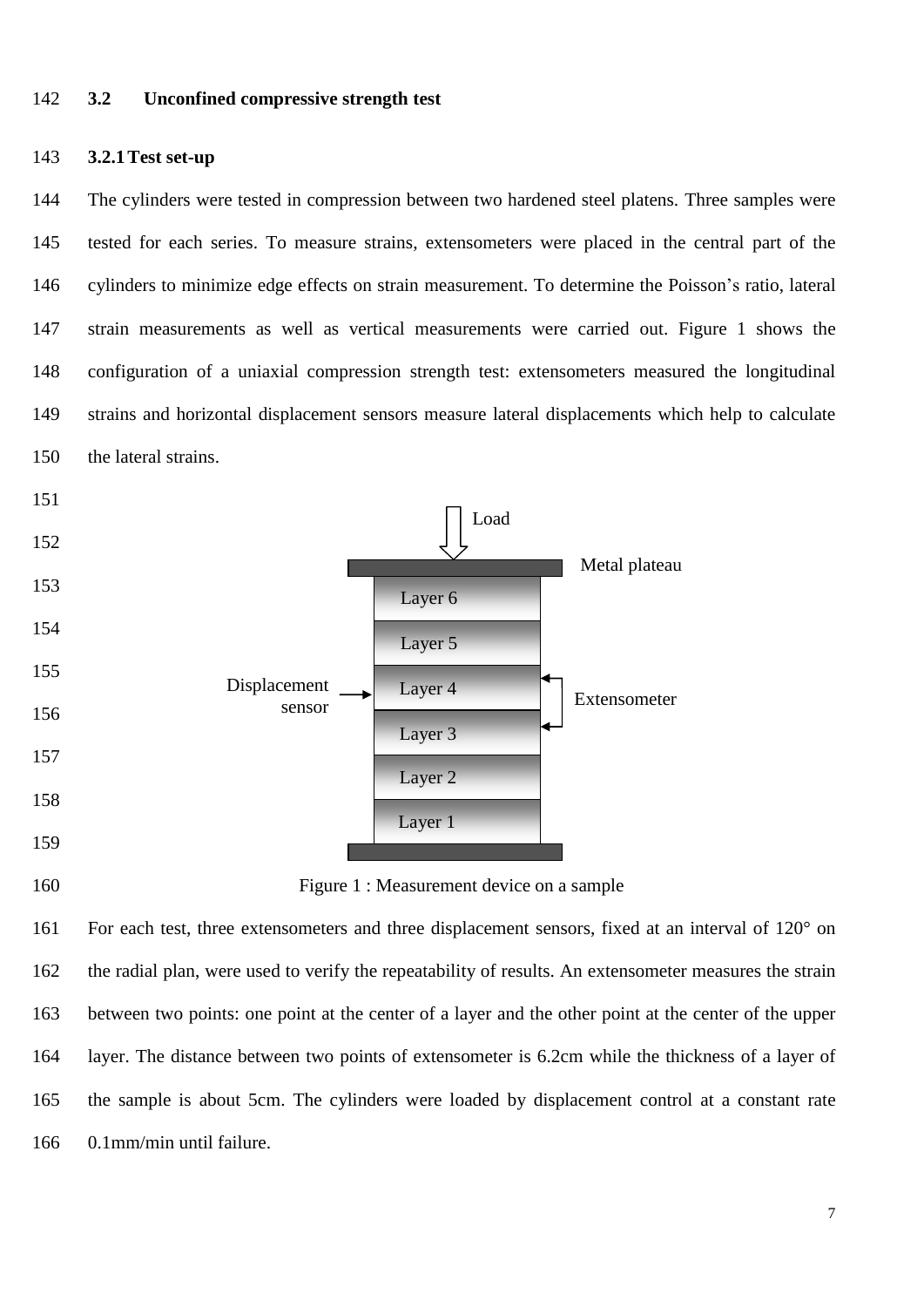167 Some tests were under force control (3 kN/s) to observe the difference between failure modes of the two approaches, both of which are used for testing. For samples controlled by force, the failure plane was inclined whilst for samples controlled by displacement, fracture cracks were vertical. However, the maximum loads and stresses did not differ between two control modes. Indeed, in the case of force control, failure was brutal because sample reached quickly ultimate load, so the edge effect (friction between sample and press's metal plateau) played an important role, that caused the inclined failure. In the case of displacement control, loading rate was constant following imposed displacement, so the deformation of sample was more homogeneous. That was why sample could deform more uniformly in lateral direction. Sample's failure in this case was effectively due to the Poisson's effect which caused the vertical cracks. It is interesting to note that this difference in failure mode is well known for concrete cylinder tests (Eurocode 2).

## **3.2.2Elasto-plastic behaviour**

 At the beginning of each test, a preload corresponding to 0.02MPa was applied to assure that entire upper face of sample was in contact with the press's plateau. Several unloading-reloading cycles were performed to observe the elasto-plastic behaviour of the material and the variation of the modulus following stress levels of the cycles [\(Figure 2\)](#page-8-0).



<span id="page-8-0"></span> Figure 2 : Elasto-plastic behaviour of a soil A sample, at 9% in moisture content. On the right: a zoom of unloading-reloading cycles.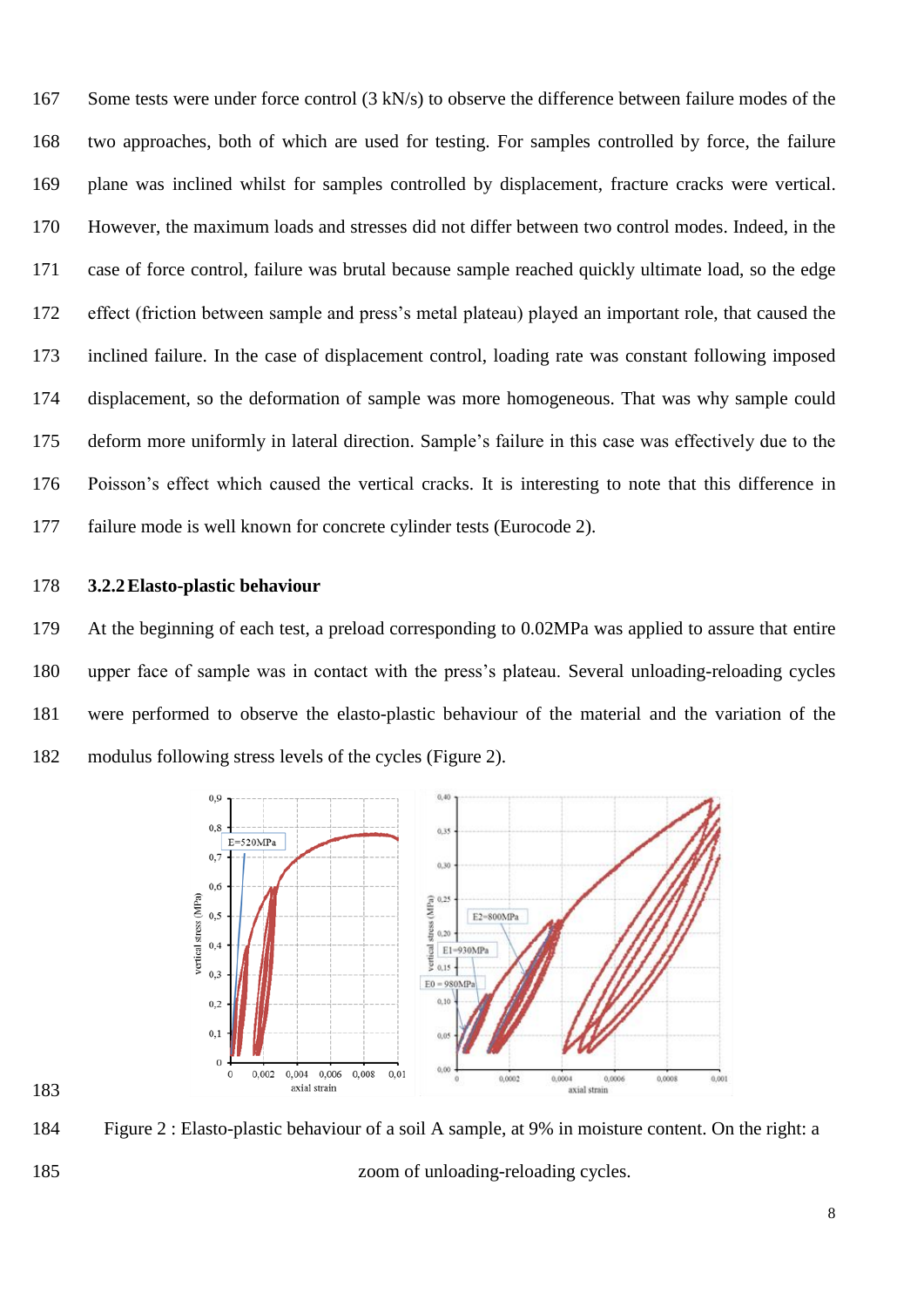187 Fig 2 shows that for stresses below 15% of maximum stress and strain below  $10^{-4}$ , the material is close to linear elastic behavior. Beyond this limit, the plastic (non recoverable) strain component increases and the linearity is also lost. In general, the elastic domain is considered when modulus does not decrease more than 20% of the initial strain (Eurocode 2, 2005). For example, the concrete's modulus usually used is the secant which is measured from the 0 stress level to 40% of the maximum compressive stress, because it represents approximately the elastic part of that material. However, in the case of rammed earth, the elastic part is shorter: when the stress is more than 20% of the maximum stress, the decrease of modulus is more than 20% of the initial modulus (Fig 2 right). That is why the secant modulus is calculated for stress levels between 0 and 20% of 196 the maximum stress (Fig 2 left).

## **3.2.3Variation of mechanical characteristics with moisture content**

 Figures 3, 4 and 6 show variation of the compressive strength, the elastic secant modulus and Poisson ratio with moisture content of the samples. The presented results are the mean values of three samples. For the measurements of the elastic modulus, Poisson's ratio and suction, only three soil types A, B and C were investigated in detail.



## 

Figure 3 : Variation of compressive strength *f<sup>c</sup>* with moisture content *w* of all soils studied.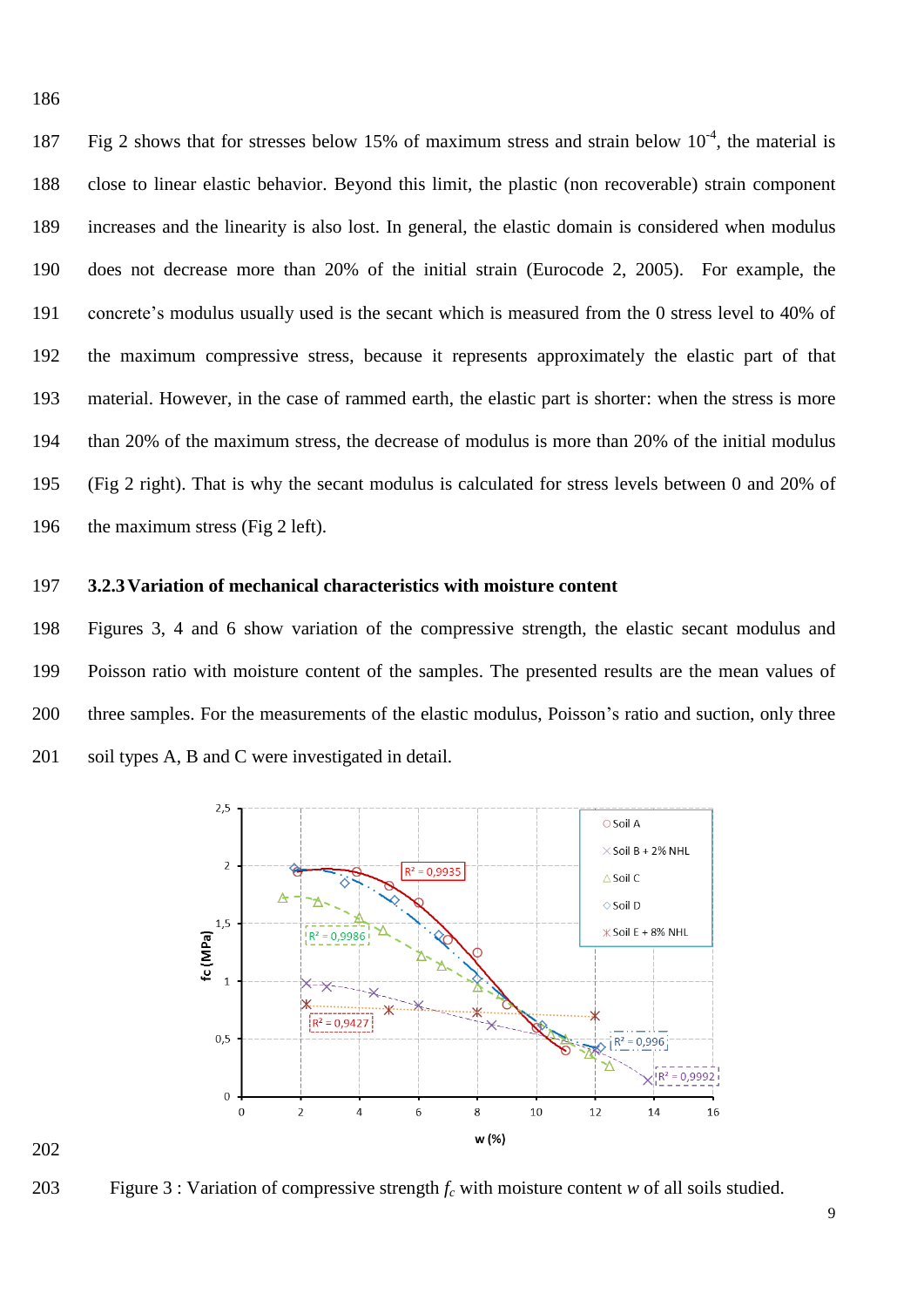Figure 3 presents the variation of compressive strength with moisture content of all soils studied. Following these results, compressive strength decreases with increasing moisture content that is logical. However, when moisture content is below 4% (close to air dry), the variation of compressive strength was not significant: compressive strength was quasi-constant for sandy soil A (classified following French Standard NF P 11-300) and stabilized soils B and E, it decreased about 10% for clayey soils C and D (classified following French Standard NF P 11-300). When moisture content is greater 4%, the compressive strength decrease quickly for all studied soils, except soil E stabilized by 8% NHL. It is noted that the stabilization by hydraulic lime can decrease the sensibility to water of RE material but it does not always accompany an increase in compressive strength. Here the compressive strengths of stabilized samples (soils B and E) were lower than that of other unstabilized samples (at the same moisture contents). Soils B and E have important 216 presence of Montmorillonite (85% and 82% of elements  $\langle 2\mu m,$  respectively), that may play an unfavorable role for compressive strength of samples. In addition, specific curing of lime stabilized samples could give better results.



<span id="page-10-0"></span>

Figure 4 : Variation of secant modulus *E* with moisture content *w*.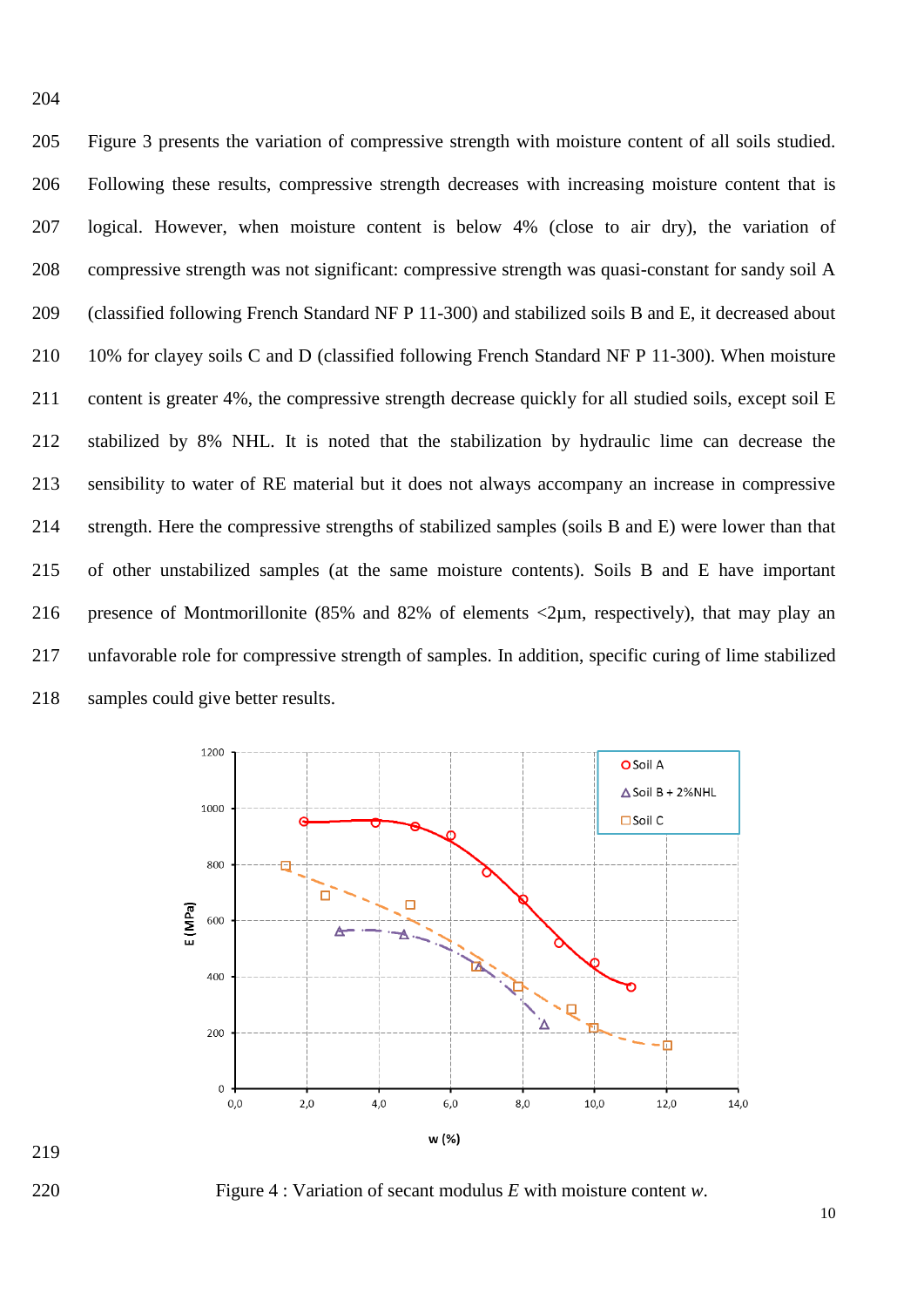For elastic modulus [\(Figure 4\)](#page-10-0), there is only a slight variation for samples with moisture content up to 5% for the cases of sandy soil (A) and stabilized soil (B). Modulus decreased with increasing moisture contents above 5%. For the clayey soil C, the elastic modulus is more sensitive to moisture content where a decrease of 15% can be observed at 4% of moisture content.



<span id="page-11-0"></span>Figure 5 : Measurement of Poisson's ratio from vertical and lateral strains

 The Poisson's ratio was calculated by devising the vertical strain by the lateral strain [\(Figure 5\)](#page-11-0). The last one is the ratio between the lateral dilatation (measured by horizontal displacement sensors) and the sample's radius. The Poisson's ratio was calculated in the "elastic part" like Young modulus.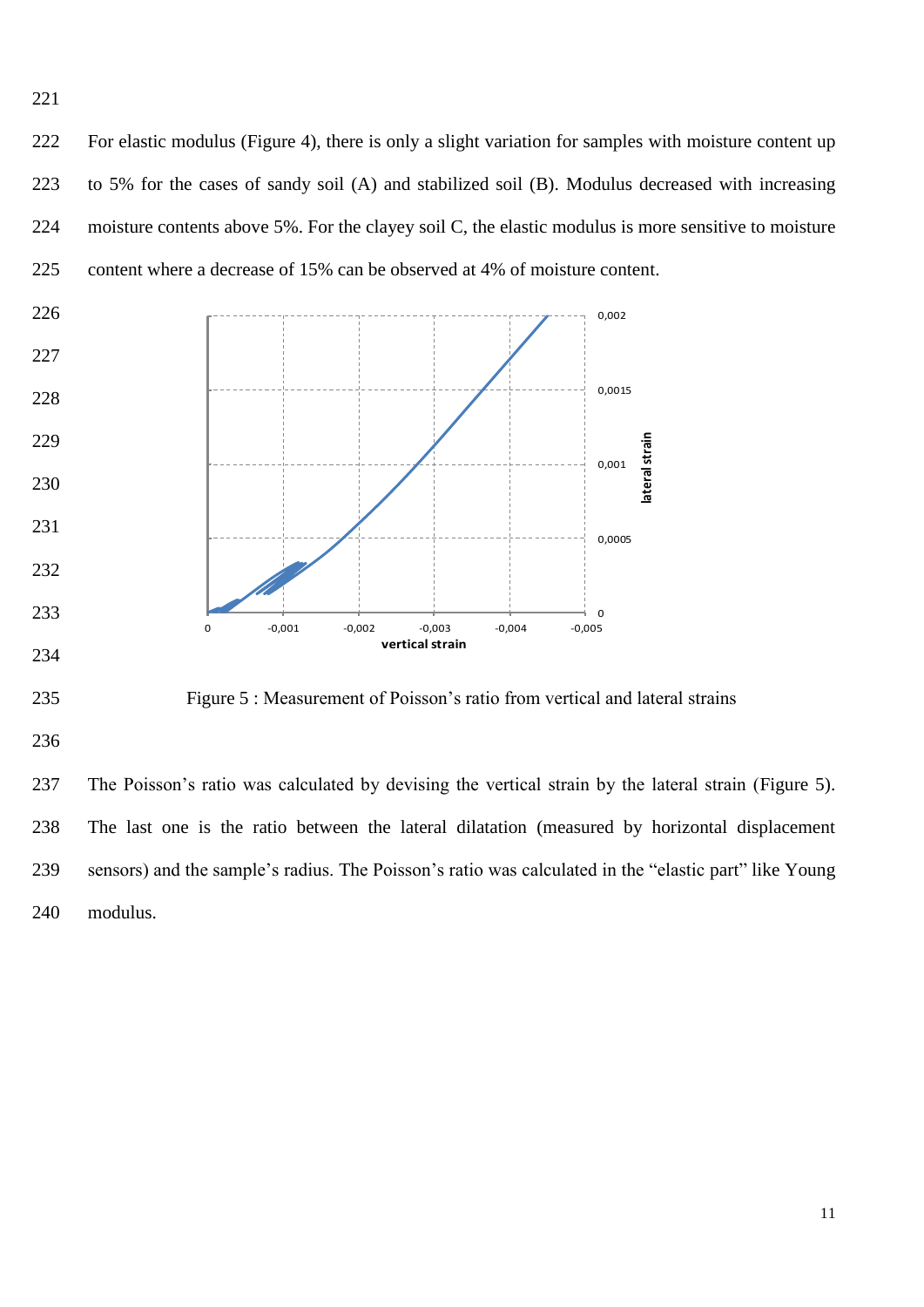



<span id="page-12-0"></span>Figure 6 : Variation of Poisson's ratio with moisture content *w*.

243 In [Figure 6,](#page-12-0) Poisson's ratio values were about  $0.2 \pm 0.02$  for the dry samples (moisture content 244  $\langle 4\% \rangle$ , then increased with the moisture content increasing to 0.37  $\pm$  0.01 for the wet samples. This variation is logical because when the material approaches the saturated state, the Poisson ratio approaches the value of 0.5.

#### **4 Study of suction**

 Olivier and Mesbah (1995) found that suction could be a parameter that determined the mechanical characteristics of compacted earth material. In the present study, a simplified method to measure the suction was developed and the effect of suction on rammed earth was studied for three soil types over a large moisture content range.

#### **4.1 Suction**

 Suction was first defined in soils as a potential energy (Delage 2002). The suction *s* is linked to the relative humidity (*RH)* of the pore air through Kelvin's equation, which can be expressed as:

$$
s = u_a - u_w = -\frac{R \cdot T}{g \cdot w_v} \ln(RH)
$$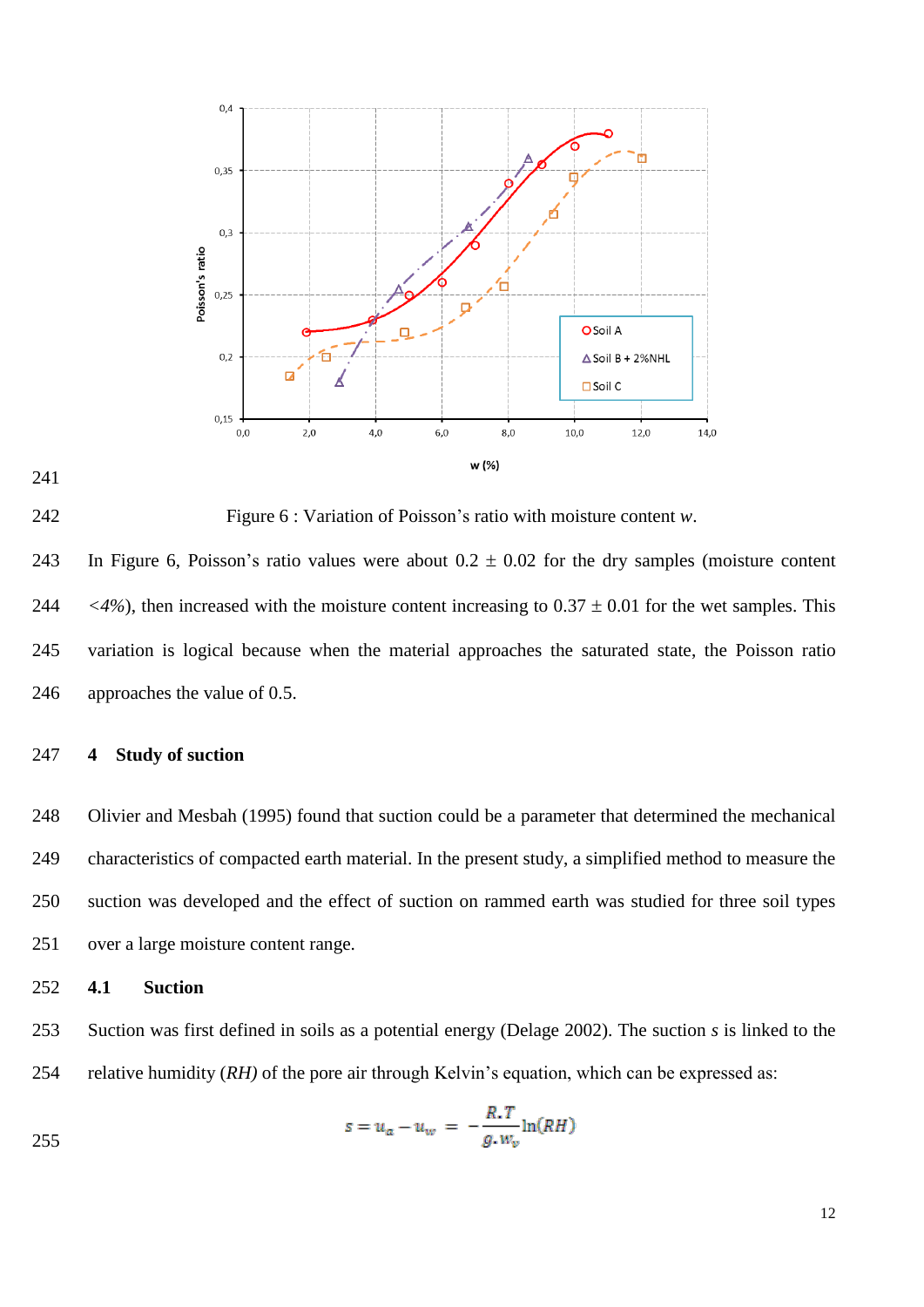256 with:  $u_w$  the pore water pressure;  $u_a$  the pore air pressure; *RH* relative humidity, which is the ratio of 257 partial vapour pressure *P* in the considered atmosphere and the saturation vapour pressure  $P_0$  which 258 depends on the temperature;  $w<sub>v</sub>$  is the molecular mass of water vapour; *g* is the acceleration due to 259 gravity ( $g=9.81m/s^2$ ); *R* is the universal gas constant; *T* is the absolute temperature. Evaporation of pore water is affected by the RH of the pore air compared with that of the adjacent air outside the wall. In practice, drying of the wall will continue until the pore air humidity equals the humidity of the surrounding air.

### **4.2 Simplified method to measure the suction**

 There are several techniques to measure suction in unsaturated soils. A review of these techniques can be found in Delage (2002). A technique using filter paper was developed. First, a triple layer of *Whatman n°42* filter paper was placed on the surface of the sample at the desired moisture content. *Whatman n°42* filter paper is frequently used for suction studies and its calibration curves are well known (Delage 2002). Then, the specimen was covered with plastic film to prevent any further evaporation. Samples were then stored for two weeks, so the moisture equilibrium was established between the sample and the filter paper. Then the filter paper was extracted and the moisture content of the middle sheet - which was not contaminated thanks to its non-contact with the specimen surface - was determined. Using the calibration curve of the *Whatman n°42* filter paper - which define a relation between suction and moisture content - the suction of the paper was determined and therefore the suction of the sample, which is the same, was established .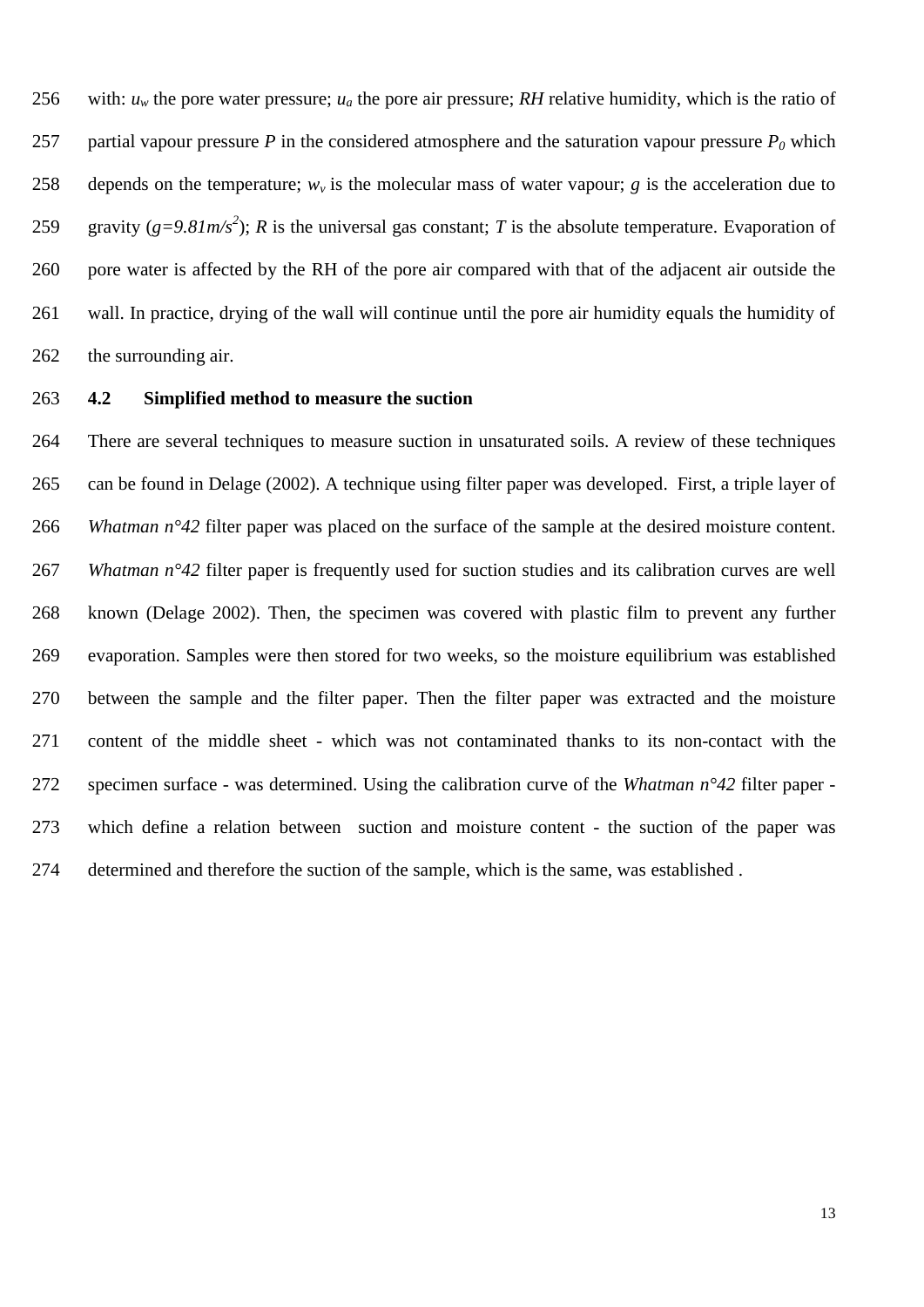

<span id="page-14-0"></span>

Figure 7 : Variation of suction *s* following moisture content *w*

 [Figure 7](#page-14-0) shows the variation of samples' suction following samples' moisture content (desiccation phase). The variation of suction is slight for the case of dry samples (*w < 4%*). Then the suction steeply decreases following the increase of moisture content.

#### **4.3 Validation of the simplified method and discussions**

 [Figure](#page-15-0) 8 presents all of the data for this study as well as results from Jaquin et al. (2009), who used tensiometers to directly measure suction at the top of their specimens. For suction and corresponding compressive strength, the data are well correlated, showing that the simplified method is reliable. In fact, the suction may depend also on type of soil (percentage of clay, type of clay). But following these results (on four soils), the variation following soil's type was low (a 286 correlation  $R^2$ =0.923 was obtained). It will be interesting to check this point with a number more important of soil's type.

 [Figure](#page-15-0) 8 shows also that suction (when presented logarithmically) is linearly correlated to the compressive strength for unstabilised rammed earth, even though the composition of the fourth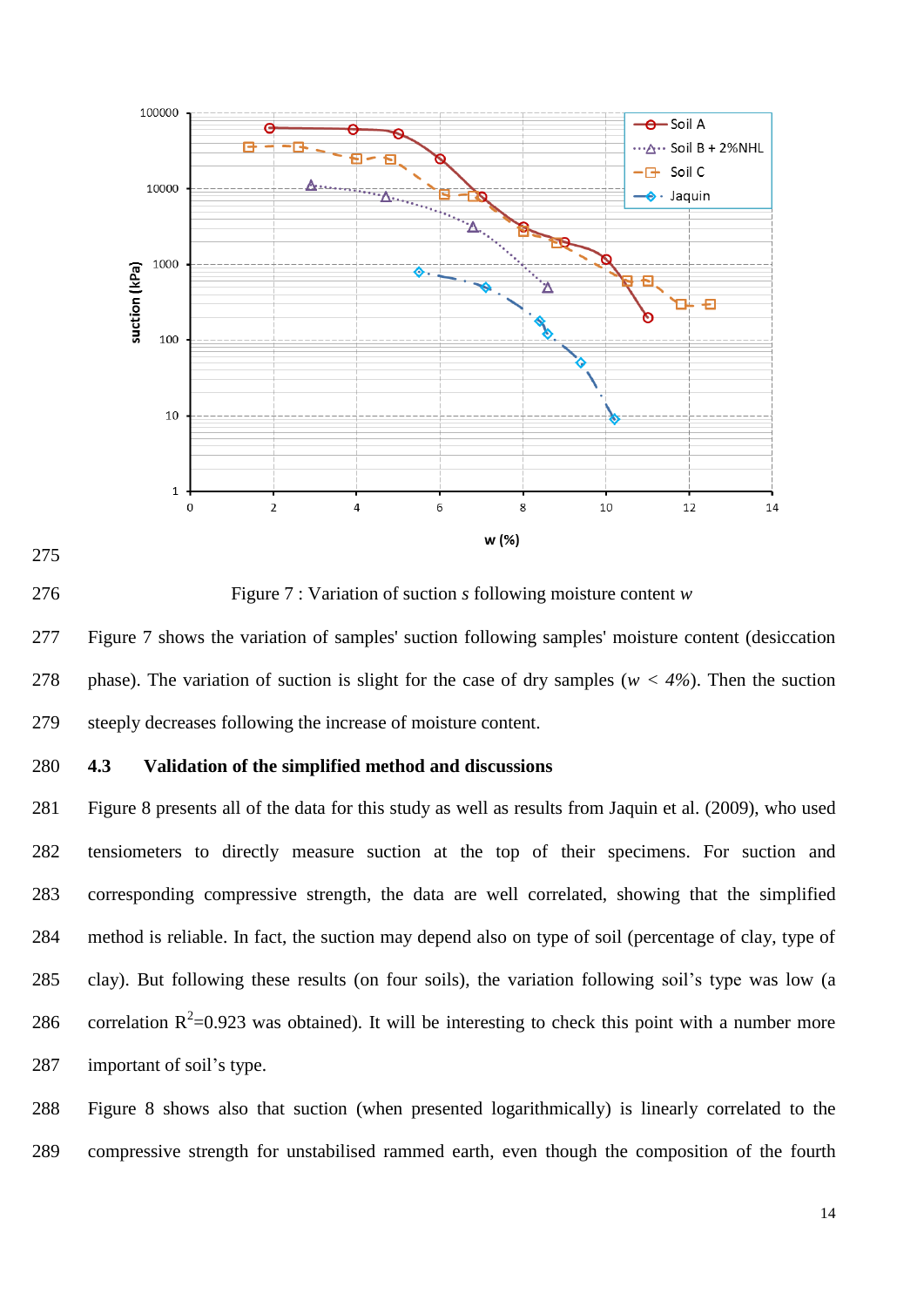materials is quite different from the three others. [Figure 9](#page-15-1) presents the variation of secant modulus following suction which shows the elastic modulus is dependent on the suction too.





<span id="page-15-0"></span>Figure 8 : Variation of compressive strength *f<sup>c</sup>* following suction *s*



<span id="page-15-1"></span>Figure 9 : Variation of secant modulus *E* following suction *s*. Note: Jaquin *et al.* (2009) did not

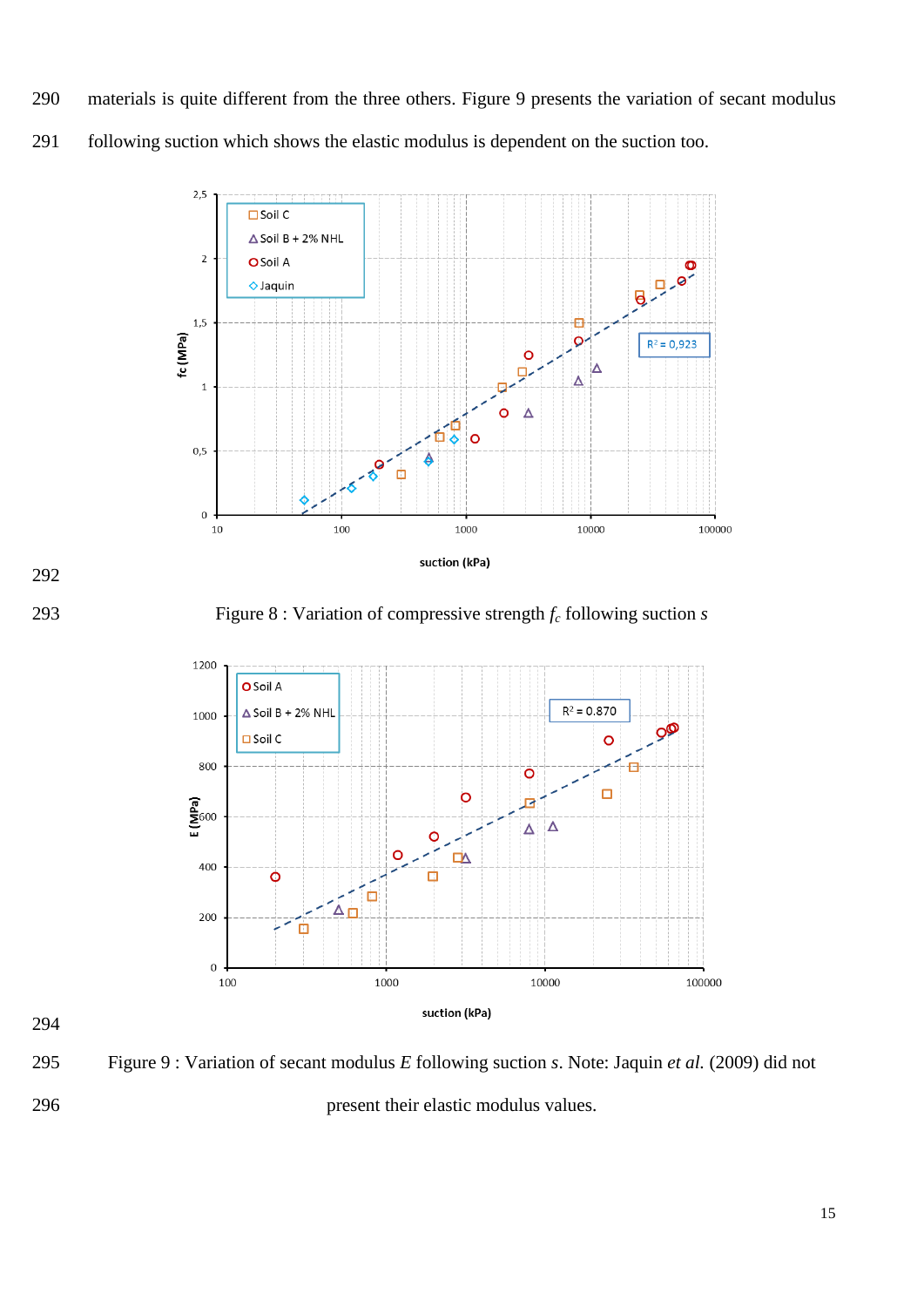#### **5 Discussions – Microscopic behaviour of earthen materials**

#### **5.1 Sandy soil**

 The cohesion of low clayey soil material was primarily provided by the capillary force between particles. Fisher and Israelachvili (1981), Halsey and [Levine](http://publish.aps.org/search/field/author/Levine_Alex_J) (1998) showed that there was a range of moisture content in which the capillary force was constant (independent of the amount of moisture in the material). The attractive force due to the capillary condensation bridge between two spherical particles with a rough surface has four phases. In phase 1 (asperity phase), the condensation takes place between two asperities in contact with each other and the cohesive force increases non-linearly with the amount of moisture. In phase 2 (roughness phase) the force increases linearly with the amount of moisture due to the lateral spreading of the liquid bridge over several asperities. However, in this phase, the meniscus is not yet sensitive to the average spherical curvature of the particles. In phase 3 (classical phase), the meniscus is no longer sensitive to the roughness and the cohesive force is independent to the amount of moisture, as between two smooth spheres. For the samples whose moisture content is between 2 and 4%, its moisture contents fall in this third phase, which explains the constancy of the attractive force. When the moisture content increases, the samples are in phase 4 (saturation phase), neighbouring liquid bridges merge, the cohesion decreases. Our specimens were dried naturally and so do not fall within phases 1 or 2 because there was a balance with the atmospheric pressure.

#### **5.2 Clayey soil**

 The cohesion of clayey soil material was provided not only by the capillary force between particles but also by attraction forces of clay particles. Attraction between clay particles (plate shape) due to Van der Waals force whose radius is constant. The double layers (proposed by [Gouy](http://en.wikipedia.org/wiki/Louis_Georges_Gouy) in 1910 and complemented by Chapman in 1913) surrounding each plate has a mutual action of electrical repulsion due to their positive charge. When the thickness of the double layer is low (high concentration and high valence of the cations), the attraction prevails, plates attract, so there is the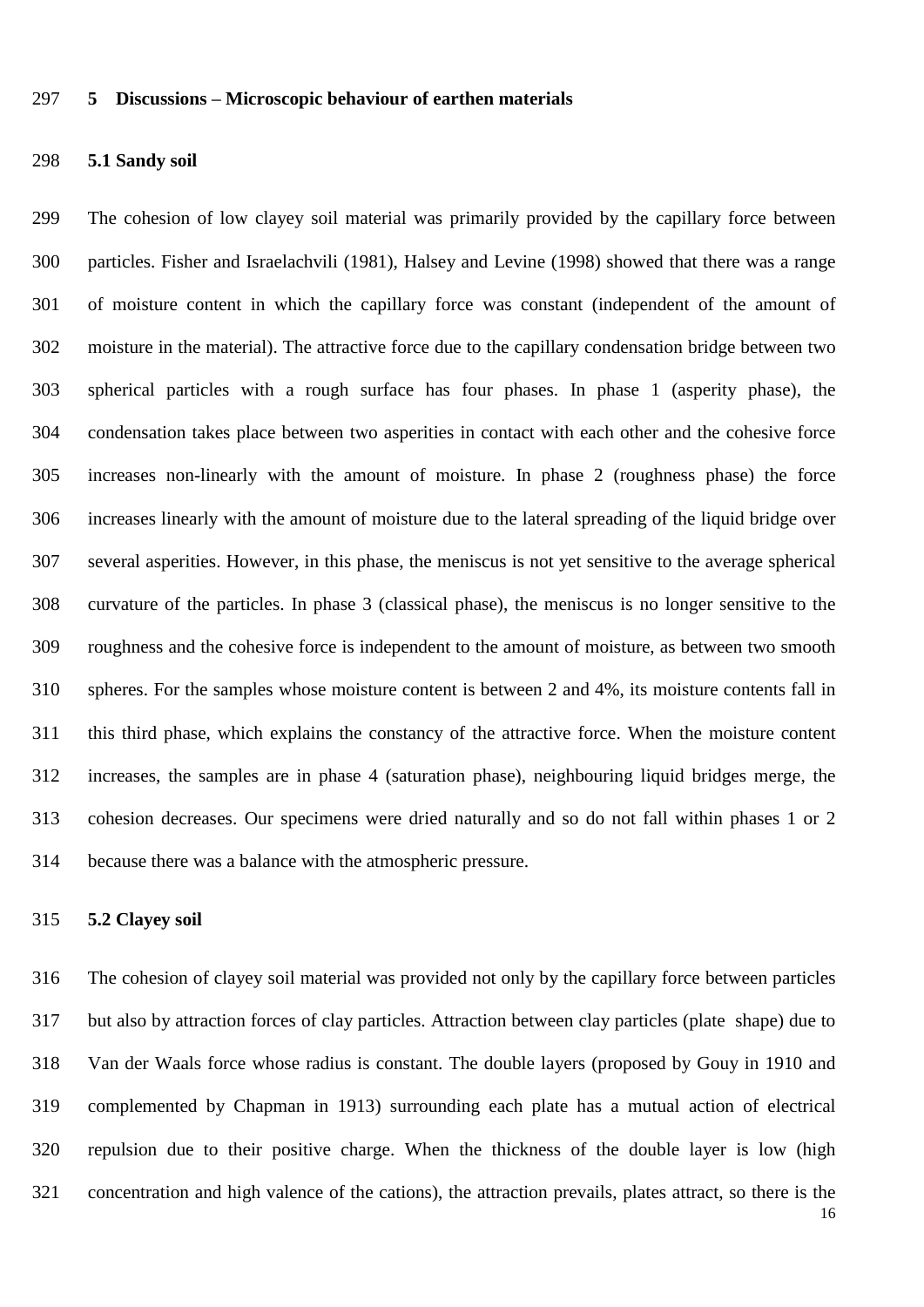cohesion. Otherwise, the thickness of the double layer is low (due to a decrease of the concentration and of valence of the cations, which is the consequence of a significant amount of water), the particles push one to the others, so clay loses its cohesion. This explains the sensibility to moisture of clayey material.

#### **5.3 Stabilized soil**

 In unstabilized earthen material, clay is the sole binder. In the case of stabilised earthen material (by lime or cement), pozzolanic material is also present due to hydraulic binder. The main element of the pozzolanic cohesion is C-S-H sheets which are not sensitive to water.

 However, if hydraulic binders are not sufficient, as they can not coat all particles (including sand, silt, clay), and as such the soil remains water sensitive (case of soil B stabilised at 2% NHL). Beyond an amount of hydraulic binder which is sufficient to coat all grains, material can become few sensitive to water (case of soil E stabilised at 8% NHL). In concrete, this binder threshold can be determined by empirical formulas (Eurocode 2). For rammed earth material, an equivalent empirical formula is interesting but it should take into account the clay amount and the clay type. The way is complex and requires several future experimental results.

## **6 Conclusions and prospects**

 In this paper, the influence of moisture on the mechanical characteristics of rammed-earth material has been studied, on different soils (sandy, clayey, stabilized) and with a great variation of moisture content: from the wet state directly after manufacturing (11-13%) to "dry" state in atmospheric conditions (1-2%). Samples in this study were manufactured and tested in unconfined compression at different moisture contents which correspond to different values of suction.

In this study, the Poisson's ratio was determined, it varied from about 0.2 for the "dry" samples to

0.37 for the wet samples. This coefficient can be used in modeling structures, in static or dynamic.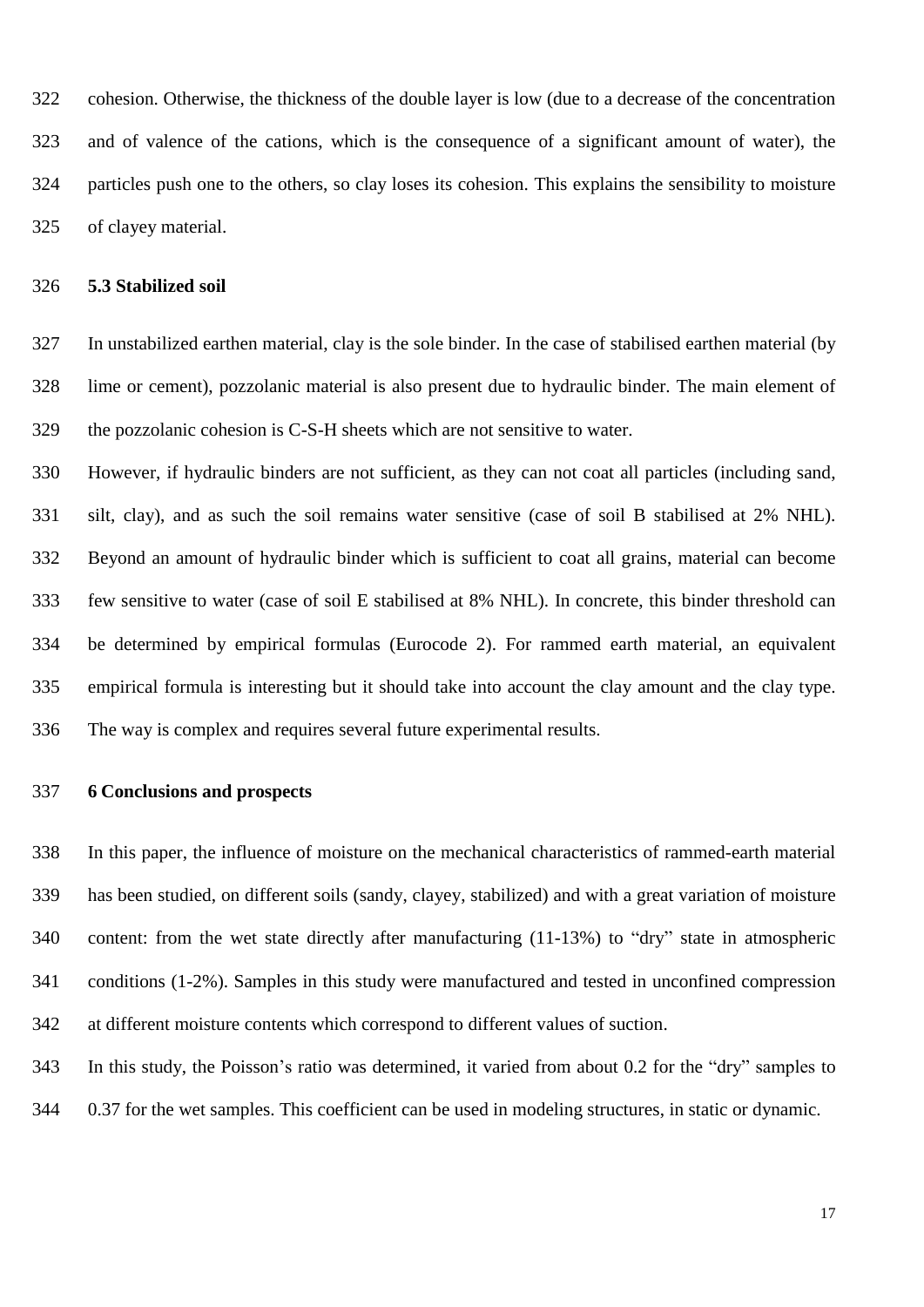A simplified method to measure the suction of rammed earth samples has been developed and validated. This simplified method can be used for studies on suction of RE material. The suction studies were taken in the cases of a sandy soil, a clayey soil and a clayey soil stabilised by 2% NHL. The evolutions of mechanical characteristics following moisture content and following suction were presented. The results confirmed that suction was an important factor of the mechanical characteristics of the studied samples. Indeed, the suction may depend also on type of soil (percentage of clay, type of clay). But following the results in this study, the variation following soil's type was low. It will be interesting to check this point with a number more important of soils. The water sensitivity of the rammed-earth material and other earthen materials is a widely perceived weakness. However, this paper showed that a slight increase in moisture content of dry rammed- earth walls (moisture content not exceeding 4% by weight, e.g. due to rain fall or change of RH in the atmosphere) did not accompany a sudden drop in the wall's strength. Indeed, in this domain, the compressive strength was quasi-constant for sandy soil and stabilized soils and a decrease about 10% for the clayey soil. Qualitative explanations at the microscopic level have been proposed to analyse the results, for all cases: sandy soil, clayey soil and stabilized soil. These interpretations are the fruit of the experiences of the authors and their Universities from 20 years (ENTPE Lyon, France and University of Bath, UK), accompanied by classical theories. The information presented in this paper will be useful to understand the behaviour at nano-scale of earthen material.

#### **Acknowledgement**

 The authors wish to thank Région Rhône-Alpes and the French national research agency ANR (PRIMATERRE - ANR-12-VBDU-0001-01 Villes et Bâtiments durables) for the funding of this project.

## **References**

 Allinson D, Hall M. "Hygrothermal analysis of a stabilised rammed earth test building in the UK", *Energy and Buildings* 42, pp. 845–852, 2010.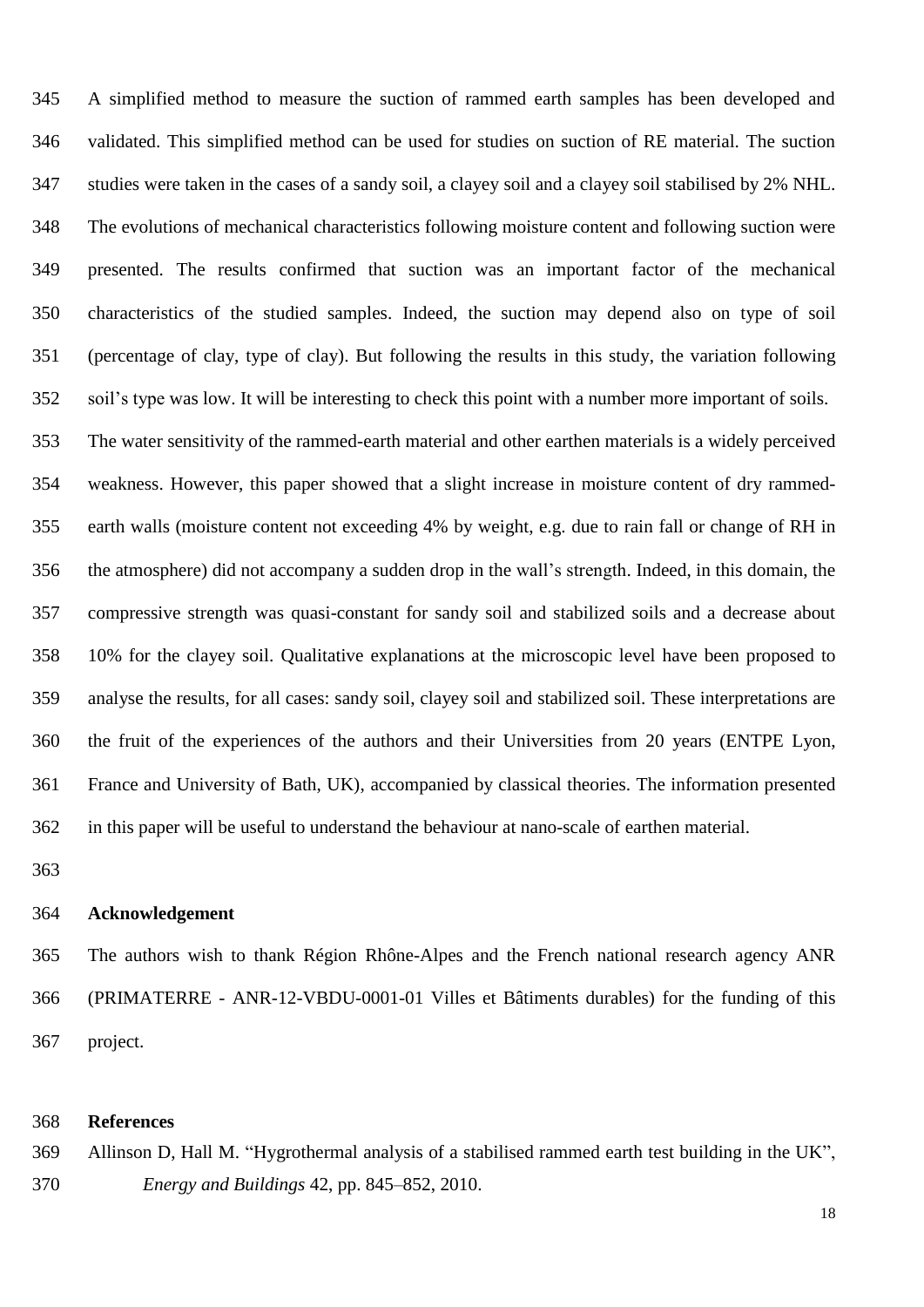- Aubert J E, Fabbri A, Morel J C, Maillard P, An earth block with a compressive strength higher than 45MPa!, *Construction and Building Materials* 47, pp. 366-369, 2013
- Bui Q B, Morel J C, Reddy B V V, Ghayad W. "Durability of rammed earth walls exposed for 20 years to natural weathering", *Building and Environment,* vol. 44 (5), pp. 912-919, 2009a.
- Bui Q B, Morel J C, Hans S, Meunier N. "Compression behaviour of nonindustrial materials in civil engineering by three scale experiments: the case of rammed earth", *Materials and Structures,* vol. 42, N° 8, pp. 1101-1116, 2009b.
- Burroughs V S. "Quantitative criteria for the selection and stabilisation of soils for rammed earth wall construction", *PhD thesis*, University of New South Wales, Australia (2001).
- Chapman L D. "A contribution to the theory of electrocapillarity" *Philosophical Magazine,* Series 6, [Volume 25,](http://www.tandfonline.com/loi/tphm17?open=25#vol_25) [Issue 148,](http://www.tandfonline.com/toc/tphm17/25/148) 1913.
- Chiappone A, Marello S, Scavia C, Setti M. "Clay mineral characterization through the methylene blue test: comparison with other experimental techniques and applications of the method", *Can. Geotech. J.,* 41: 1168–1178, 2004
- Delage P, "Experimental unsaturated soil mechanics", *Proc. 3rd Int. Conf. on Unsaturated Soils, UNSAT'2002, (3) 973-996, Brazil, 2002.*
- Eurocode 2. "Design of concrete structures part 1-1: general rules and rules for buildings", *NF EN 1992-1-1*, *P 18-711-1*, October 2005.
- Fisher L R, Israelachvili J N. "Direct measurement of the effect of meniscus forces on adhesion: a study of the applicability of macroscopic thermodynamics to microscopic liquid interfaces", *Colloids and Surf*aces, 3, pp. 303-319, 1981.
- Fodde E. "Traditional earthen building techniques in Central Asia", *Int. J. of Architectural Heritage*, 3, pp. 145-168, 2009.
- French Standard NF P 94-068. "Soil: Investigation and testing Measuring of the methylene blue adsorption capacity of a rocky soil – Determination of the methylene blue of a soil by means of stain test", *AFNOR*, Oct. 1998.
- French Standard NF P 11-300. "Earthworks } Classification of materials for use in the construction of embankments and capping layers of road infrastructures", *AFNOR*, Sep. 1992.
- Gouy G. "Sur la constitution de la charge électrique à la surface d'un électrolyte", *Annale de Physique*, Série 4, vol. 9, pp. 457-468, 1910.
- Halsey T C, Levine A J. "How Sandcastles Fall", *Phys. Rev. Lett*. 80, pp. 3141–3144, 1998.